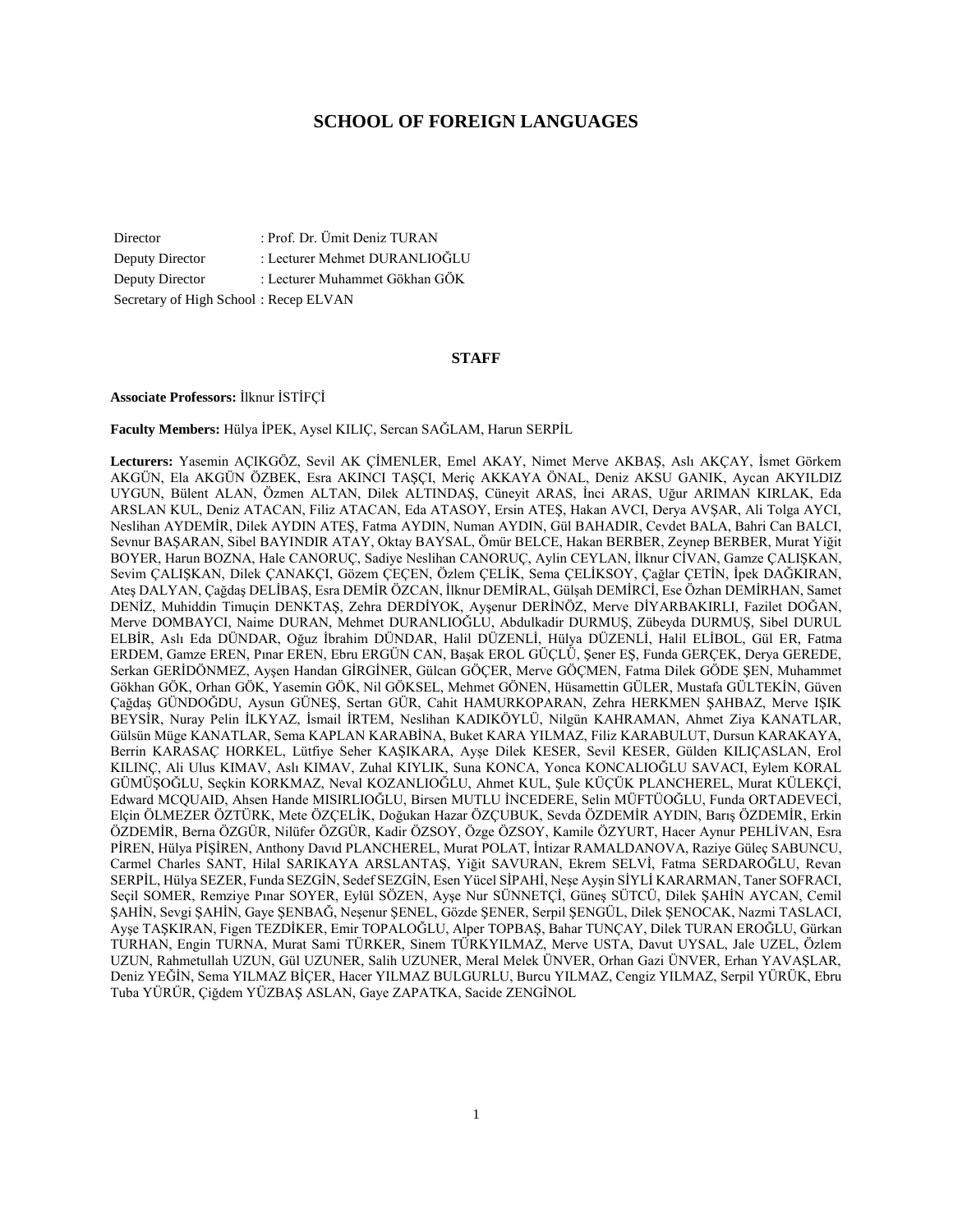# **DEPARTMENT OF FOREIGN LANGUAGES**

 Basic Languages Department offers compulsory and elective preparatory foreign language education in English, German and French to the students of our university.

# **DEPARTMENT OF MODERN LANGUAGES**

 Department of modern languages will offer compulsory foreign language courses (English, German, French) for the faculties of the university. Along with the compulsory courses, the department also offers elective foreign language courses at different proficiency levels ( Beginner/Intermediate/Advanced) in the following courses: German, French, English, Spanish, Italian and Russian.

# **COURSE CONTENTS**

## **ALM 255 German I 3+0 4,0**

Greeting Friends; Asking for Someone's Health; Asking for Directions; Asking Where People are From; Making Requests; Asking for Prices; asking for Prices; Asking for Different Kinds of Food and Drink; Formal Sentences Used in Restaurants and Formal Places; Asking For and Telling People about Preferences; Likes and Dislikes; Asking for the Amount of Something and Telling the Amount of Something: Structures Used in Telephone Conversations; Using Appropriate Grammar Forms for the Given Situations.

# **ALM 256 German II 3+0 4,0**

Modal verbs: Können, Müssen, Wollen, Dürfen, Sollen, Mögen; Tenses: Simple Present Tense, Future Tense; Nouns and Types of Nouns; Articles; Singular and Plural Forms: Words that are used as Singular or Plural only, Plural Form of the Indefinite Article; Cases of a Noun: Uninflected Case, Accusative, Dative, Possessive Cases; Exercises about these Grammar Points.

#### **ALM 357 German III 3+0 4,0**

Expressing a Request; Expressing Regret; Accusing Someone and Apologizing, Describing People, Asking about Someone's Health; Serious Illnesses and Learning about Human Body; Getting Surprised; Responding in Misunderstandings; Explaining Someone Something; Requesting Something from Somebody; Giving Opinions about Furniture; Expressing Opinions about Pictures, Clothes and People; Using Appropriate Grammar Forms for the Given Situations.

# **ALM 358 German IV 3+0 4,5**

General Review of Noun Cases: Strong and Weak inflection, Mixed inflection, inflection Groups, inflection of the Words Which are not German in Origin; Adjectives: Use of Adjectives, Adjective Phrase, Use of Adjectives Depending on the Verb, Adjectives and Cases of a Noun, Types of Adjectives; Comparing Adjectives: Verbs; Groups of Verbs, Verb Forms, Regular Verbs; Tenses: Present Continuous

Tense, Past Perfect Tense, Future Tense, Future Perfect Tense.

**ÇİN 255 Chinese I 3+0 4,0** Functions; Greetings, how do you do? Making an acquaintance; What is your name? Making an inquiry; When is your birthday? Where do you live? Phonetics; Phonetic alphabet, Initials, Finals, Tones, Spelling; Grammar; Affirmative and negative questions; Questions with interrogative pronouns?Sentences with adjectival predicate?with a verbal predicate?with a nominal predicate & with verbal constructions in series; The attributive genitive; The shi sentence?Ways to show the year, The month, The day and the days of the week; The question tag Haoma; You sentences; Prepositional constructions; Grammatical functions of time words; Adverbial adjuncts; Words of location.

# **ÇİN 256 Chinese II 3+0 4,0**

Functions; Needs: I want to buy something, Making an appointment: Have you ever seen Turkey? Going to some places, Welcome; Reception; Let's have a toast! Grammar; Modal particle le Reduplication of verbs; Sentences with a subject-predicate; Modal verbs; Sentences with a ditransitive verb; The modal verb hui; Numeral-measure compounds; Pivotal sentences; shi sentences; Complement of result; Preposition gei, Aspect particle guo, Sentences without a subject; Expression hai mei you ne, Alternative questions; Directional complement; Expressions yao le, shi de, Objects of cong and zai with zher & nar, Frequency degrees; Verb

#### **ÇİN 357 Chinese III 3+0 4,0**

phrase or subject-predicate phrase.

Functions; Intation: Will you join us? Declination: I can't go; Apology: Regret: I haven't seen him; Praise: Great; Congratulation: Persuasion: Don't smoke, Comparison: It is colder today, Hobby: I like walking; Language: Speak slowly, Grammar; Continuous actions; Durational words or phrases; Aspect particle & verb le, Adjective hao, Adverbs jiu &cai Complements of Direction, Potential, Quantity &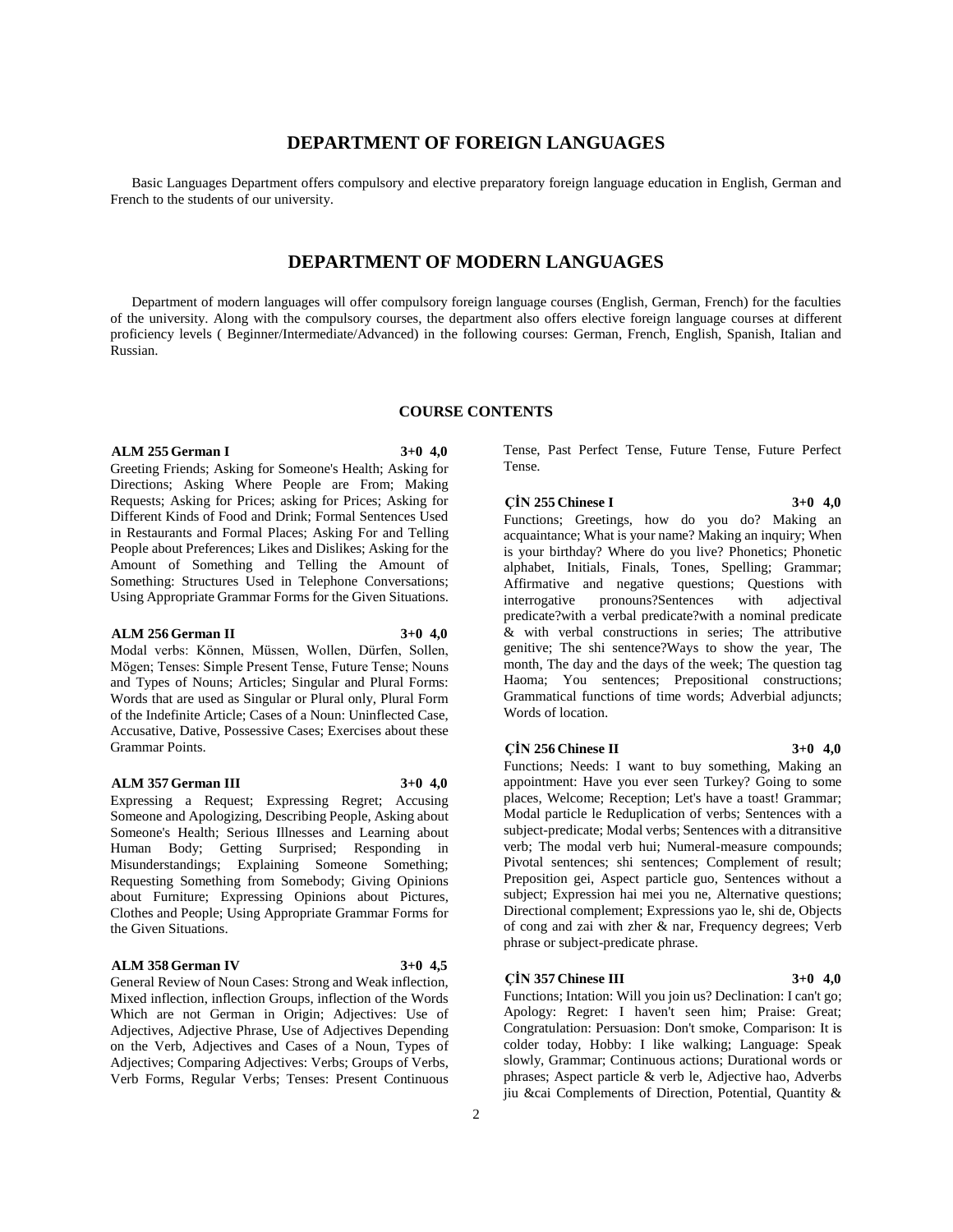Duration, Pivotal sentence with rang Affirmative questions with shibushi, expressions of you you, yaoshi jiu & chu le yi wai kai & xia; youdianr as an adverbial adjunct; Sentences expressing existence; Use of duo, bi you & meiyou for comparison; Questions with ba.

# **ÇİN 358 Chinese IV 3+0 4,0**

Functions; Travelling: Is the park beautiful! Are there any books? To see a doctor; I have a flu; To pay a visit; Are you better now? Departure; I'll return home, To give a farewell: We are sorry to let you go, Shipment; Is this the place for checking? To see someone off; Have a pleasant journey; Grammar: rhetoric questions with bushima, Duration of an action; Jian as a complement of result; Reduplication of adjectives & structural particle di ba sentences; Expressions yi jiu , youde youde & le jiu; Complex sentences with suiran, danshi &budan; Passive sentences; Verb dong as potential complement; Continuation & progression of an action; Use of buru for comparison.

# **FRA 255 French I 3+0 4,0**

Language Functions: Greetings, Invitations, accepting or refusing invitations; Vocabulary Knowledge: Nourishment, Accommodation, Clothing and colors, Bairams and activities; Grammar: Expressions showing quantity, Demonstrative and possessive adjectives, Prepositions and time indicators, Stressed personal pronouns, Imperatives, Verbs with double pronouns; Learning About French Culture: An area in France: La Baurgogne; Pronunciation, Semi-vowels, Gliding.

# **FRA 256 French II 3+0 4,0**

Language functions: Imperatives and wishes; Evaluation, Proving and Thanking; Vocabulary: Nourishment, Accommodation, Clothing and colors, Bairams and activities; Ordinal Numbers; Grammar: Expressions showing quantity, Demonstrative and Possessive Adjectives, Prepositions and Time indicators, Stressed personal pronouns: Imperative moods, Verbs with double pronouns; Learning about Target Culture: An Area in France: La Bourgogne; Pronunciation: Intonation, Semi-Vowels, Gliding.

# **İNG 255 English I 3+0 4,0**

Review of Tenses: Simple present tense, Present continuous tense, Present perfect tense, Simple Past Tense; Forming Interrogatives in these tenses; Comparison of these sentences; Affirmative and negative sentences; Adjectives; Nouns; Making Suggestions; Likes and Dislikes; Describing People Using Simple Present Tense; Asking for Time; Asking For and Giving Information; Describing People.

# **İNG 256 English II 3+0 4,0**

Review of Tenses: Past Continuous Tense, Past Perfect Tense, Future Tense: Forming Affirmative and Negative Sentences and Interrogatives in These Tenses; Making Requests; Expressing Appreciation;Affirming Agreeing and Disagreeing; Expressing Surprise; Expressing Uncertainty; Inviting People; Attracting Attention.

# **İNG 357 English III 3+0 4,0**

Use of 'Can?, 'Could?, 'Might? and 'May?; Comparatives and Superlatives of Adjectives; Time Clauses with 'When?; Passive Voice in Present and Past Tenses; Talking About Ability; Asking for and Giving the Time; Describing a Process; Making Comparisons; Talking about Illnesses and Feelings; Talking about Travel and Transportation; Writing Short Paragraphs.

## **İNG 358 English IV 3+0 4,0**

Noun Clauses: Identifying Noun Clauses in a Text and Using Them in Sentences; Using 'Must?, 'Should?, 'Ought to?, 'Had better?; Conditionals Type I and II; Comparison of These Two Types of Conditionals; Passive Voice in Future Tenses; Describing Daily Obligations; Giving Advice; Talking about Money; Writing Different Types of Letters.

# **İSP 157 Spanish I 3+0 4,0**

Linguistic Functions: Meeting, Greeting, Saying goodbye, Introducing oneself; Spanish Alphabet; Pronunciation and Phonetics; Grammar: Simple present forms of verbs, Definite and ındefinite articles, Gender and number in pronouns and adjectives, Use and conjugation of ? ser? and ?estar? auxiliaries, Regular and irregular conjugations of first, Second and third type verbs, Talking about hobbies and habits; Vocabulary: Jobs, Nationalities, Describing humans psychologically and physically, Months, Days, Hours, Number and ordinal numbers, Giving directions, Family; Oral and Written Exercises.

# **İSP 258 Spanish II 3+0 4,0**

Linguistic Functions: Meeting, Greeting, Saying goodbye, Descriptions of people and place, Asking for information and giving information, Making an appointment, Phone dialogues, Talking about habits, Requests, Asking for permissions and prohibitions; Grammar: Regular and ırregular use of first, Second and third verb groups, The verb of ?ir? and its use in the future tense, Making plans and suggestions, Preferences, Imperative sentences to be used in different situations, Reflexive verbs, Possessive adjectives, Prepositions, Adverbs, Present continuous tense, Gerunds, Obligation and necessity modals; Question Forms: Questions asking habits and making dialogue; Vocabulary: Words used in public places like restaurants, Bars, Shops, Etc., Oral and written exercises.

# **İSP 359 Spanish III 3+0 4,0**

Linguistic Functions: Explaining cause and effect, talking about hobbies, Weather conditions, Warnings, Question and answer types, Dressing styles and personal image; Grammar: Use of regular and irregular verbs in future tense, Gerunds, Probability and certainty, Regular and irregular verbs in present perfect tense and adverbs of time, Possessive pronouns, Participles, Past tense, Comparison, Demonstrative adjectives; Vocabulary; Food and Drinks, Dialogues in restaurants and bars, Travel planning; Oral and Written Exercises.